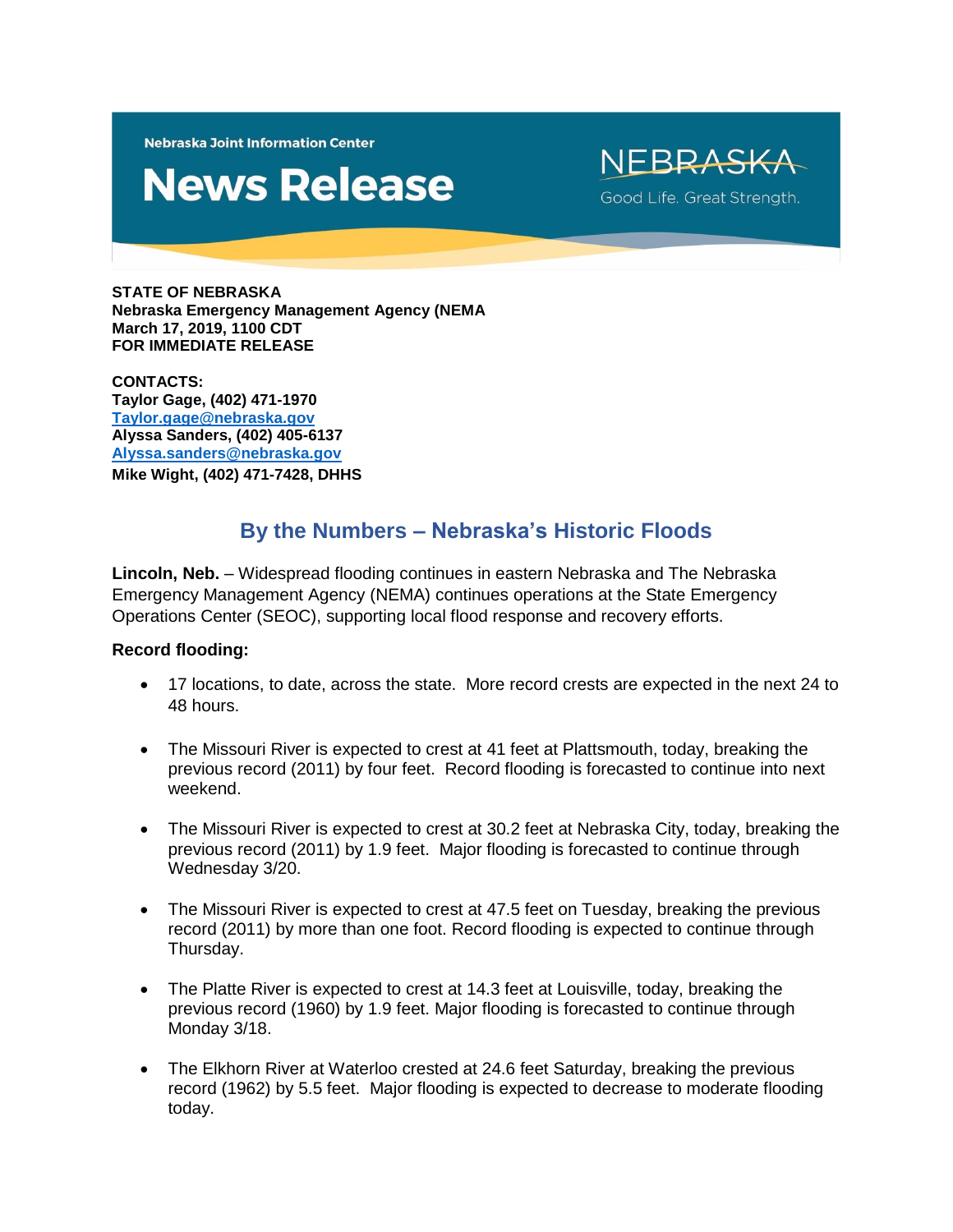### **Shelters and Evacuations:**

- American Red Cross is operating 22 shelters, with a population of 660 people (Highest number to date was 1,193)
- National Guard rescues 111 people rescued, 13 pets
- Nebraska State Patrol 163 people rescued
- Nebraska Task Force One Urban Search and Rescue 16 people rescued, 11 pets (For comparison, the 2011 flood had zero rescue missions by these assets)

## **Recovery and Assistance:**

- Governor's Emergency Declaration: Governor Pete Ricketts, in consultation with the Nebraska Emergency Management Agency (NEMA), issued an emergency declaration effective March 12, 2019, in anticipation of severe weather issues set to impact the state. Details about the declaration can be found here: [https://governor.nebraska.gov/press/gov-ricketts-issues-emergency-declaration](https://governor.nebraska.gov/press/gov-ricketts-issues-emergency-declaration-nebraska-prepares-potential-historic-flooding)[nebraska-prepares-potential-historic-flooding](https://governor.nebraska.gov/press/gov-ricketts-issues-emergency-declaration-nebraska-prepares-potential-historic-flooding)
- 53 counties, 54 cities and two tribes have issued emergency declarations.
- Monetary donations can be made to the [Nebraska/SW Iowa Red Cross](https://mail.nebraska.gov/owa/redir.aspx?C=LMFe379-3s2lwBLio60VffZygXyIu6qEkm9Qt8gqf_3BDp6gJarWCA..&URL=https%3a%2f%2fwww.facebook.com%2fNEIARedCross%2f%3f__tn__%3dK-R%26eid%3dARAZOGnJszHVahX1BiYdqtcAXMgrlS1W3fuCKG2yg_bTT6HlrZtHzo_lJnqZaWbi8x2hCQHrQx8Quw38%26fref%3dmentions%26__xts__%255B0%255D%3d68.ARAkJsMH6Von_rbejADhh40ysQHEh6upv09Y1fIX69S--bW_kuDpvZjA8U6pYxsCVwHKsnITmAe2QLE8GROBgMLa2OPhIMdDlfMLoeuLdIZSMBYprePZbAWRZObWuJNZZzW-j3_gZKzYI_Svh7VblxGouKcNCkvf3sotofZsWJAoG_x_i2YB2gsWm86ue5JM--mLlmMAwVMD9yuQG0Q22VkPgMfM4BqYSY7sGop8g-FYHrZiRGdN-tBEk_Ntzjs5DsMCdh5IGfoBfX2m824nN9vIUBkaXiuj_i-K8TGLvIHDVVh90OQ198CaL3uaj0qibfdy7bCNBca4fZquRqHp-w) Disaster Relief Fund. Donations of water can also be made to local media for distribution.
- Residents who need help with home cleanup, cutting trees, removing drywall, insulation, flooring, furniture and appliances or other physical labor-type jobs, can call the Crisis Clean Up Hotline at (833) 566-2476 to get on a needs list. Nebraska Volunteer Organizations Active in Disaster (VOAD) is coordinating volunteers from across the country to assist with cleanup. For more information, go to [https://bit.ly/2UMNtRy.](https://bit.ly/2UMNtRy)
- For those with other needs, such as food, shelter, clothing and personal goods, call 211.
- For veterans affected by recent flooding in Nebraska, the Nebraska Veterans Aid (NVA) may be able to assist with food, clothing, and emergency housing (i.e. hotel accommodations). Applications will be considered on a case-by-case basis to determine the amount of assistance a veteran and/or their eligible dependents would be able to receive. Additional information on the program is available here: [https://veterans.nebraska.gov/nva.](https://mail.nebraska.gov/owa/redir.aspx?C=EZUeshvIHVtIQmJnj6Zj7jo6fkyE_XdntN55B9ZKr2AbcaCgJarWCA..&URL=https%3a%2f%2fveterans.nebraska.gov%2fnva) Veterans should apply for NVA through their [County Veteran Service Officer.](https://mail.nebraska.gov/owa/redir.aspx?C=f2Lz-YQ1Ot66_K-WFpjczZPMZZ5bX2BnvB-e78OiOMcbcaCgJarWCA..&URL=https%3a%2f%2fveterans.nebraska.gov%2fcvso)
- The Nebraska Department of Agriculture (NDA) has put together a list of disaster relief resources for Nebraska farmers and ranchers seeking assistance due to severe weather. This list includes information about NDA's Hay and Forage Hotline and programs from the Farm Service Agency. For information go to: [www.nda.nebraska.gov/resources.](https://mail.nebraska.gov/owa/redir.aspx?C=WNRb85gQsWqB0Cx8zb4G_ssMh19lBF71AnCHRcv4S4obcaCgJarWCA..&URL=http%3a%2f%2fwww.nda.nebraska.gov%2fresources)
- Governor Pete Ricketts has issued an executive order temporarily waiving overweight limits to help speed disaster relief response times. A copy of the executive order can be found by [clicking here.](https://mail.nebraska.gov/owa/redir.aspx?C=f9xsMjq71uM80dtOdmvRitysPSyt267jUsLSr5UQFGwbcaCgJarWCA..&URL=https%3a%2f%2fwww.dropbox.com%2fs%2flq0il3wlcx4cnvs%2fEO%252019-02.pdf%3fdl%3d0)
- Information on road closures can be found on the Nebraska 511 map at [https://www.511.nebraska.gov.](https://mail.nebraska.gov/owa/redir.aspx?C=llP2Hek8PVcWaCimNA_5bF-MWPPB_NEF-Yf15enbNQIbcaCgJarWCA..&URL=https%3a%2f%2fwww.511.nebraska.gov%2f) Nebraska 511 provides the most up-to-date travel conditions. Nebraska 511 can be accessed through the 511 smartphone app or by dialing 511.
- The Nebraska State Patrol (NSP) Highway Helpline is available 24 hours a day for motorists in need of assistance. Drivers can reach NSP by dialing \*55 from any cell phone or 911 in an emergency.